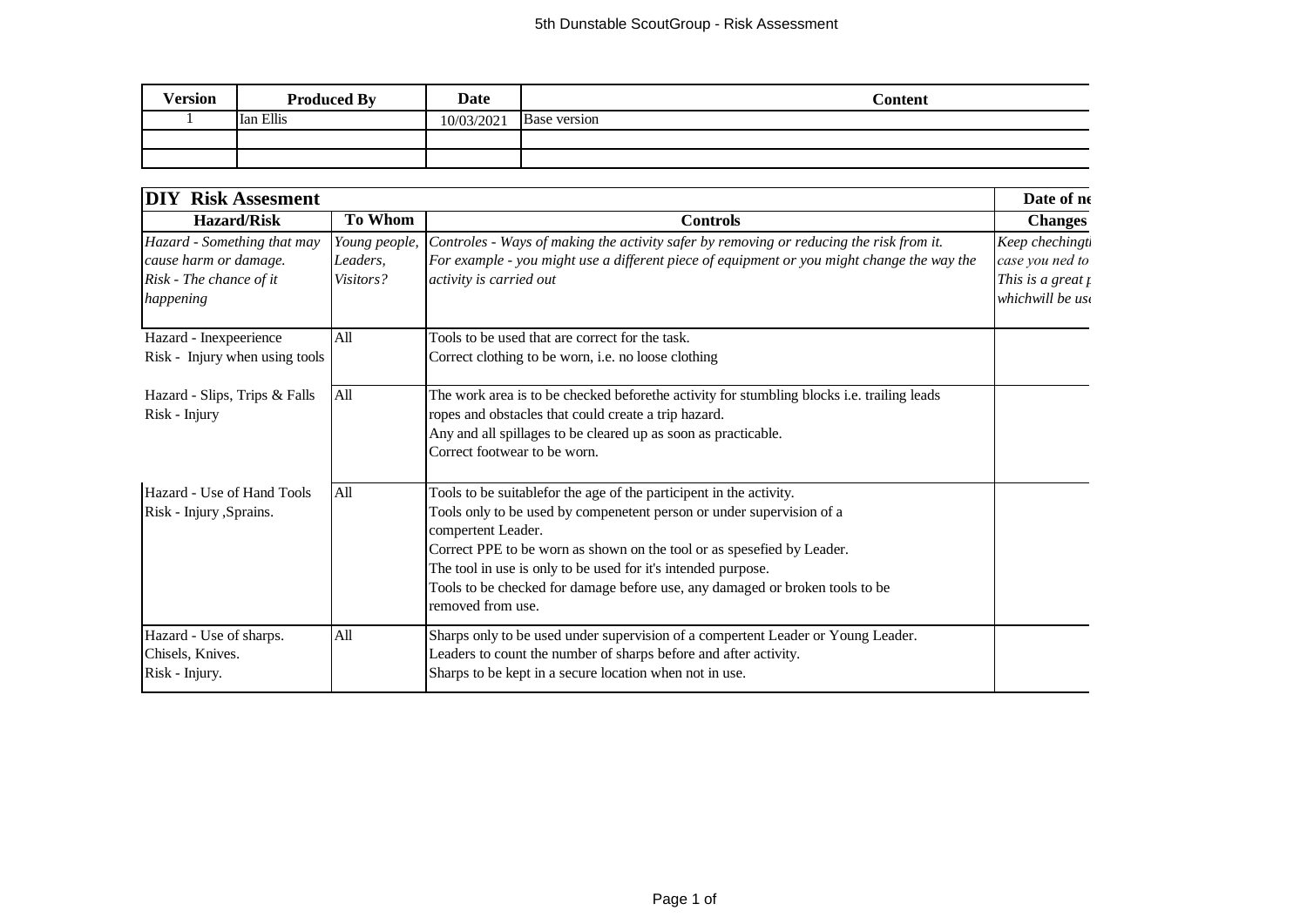| Hazard - Use of Power Tools      | All | Onl; y to be used by a competent user and under supervision of a competent Leader.       |  |
|----------------------------------|-----|------------------------------------------------------------------------------------------|--|
| Drills, Electric Saws ect.       |     | Correct PPE to be worn as instructed by Leader. (Gloves if appropate, Safety Glasses,    |  |
| Risk - Injury , Sprains.         |     | Ear protection ect.)                                                                     |  |
|                                  |     | Tools to be checked for damage before use, any damaged or broken tools or                |  |
|                                  |     | damaged electrical cables to be removed from use.                                        |  |
|                                  |     | Before changing items such as saw blades from electric saws ensure power is off.         |  |
|                                  |     | Tools to be used that are correct for the task.                                          |  |
|                                  |     | If using extension leads ensure that they do not cause a trip hazard.                    |  |
|                                  |     | Other people in the area to be warned that power tools are about to be used.             |  |
| Hazard - Use of Paint, Glues,    | All | Leaders to instruct on how to correctly use items prior to use.                          |  |
| Solvents & Chemicals             |     | Area to well ventilated when using Paint, Glues, Solvents & Chemicals.                   |  |
| Risk - Inhalation of toxic fumes |     | The manufactures guidelines/instructionsto be followed including PPE requirements.       |  |
|                                  |     | Adult or Youn Leaders to supervise when Glues, Solvents & Chemicals                      |  |
|                                  |     | are being used.                                                                          |  |
|                                  |     | Other people in the area to be warned that toxic items are about to be used.             |  |
| Hazard - Elictricty              | All | Leaders to instruct on how to correctly use items prior to use.                          |  |
| Risk - Electric Shock, Injury    |     | Before working on any electrical equipment make sure that it is isolated i.e. turned off |  |
|                                  |     | or unpluged.                                                                             |  |
| Hazard - Behaviour               | All | All participents to be told the level of behaviour expected before the activity.         |  |
| Risk - Injury                    |     |                                                                                          |  |
|                                  |     |                                                                                          |  |

| <b>Considerations for Beavers</b> |                |                                                                                |               |
|-----------------------------------|----------------|--------------------------------------------------------------------------------|---------------|
| <b>Hazard/Risk</b>                | <b>To Whom</b> | Controls                                                                       | <b>hanges</b> |
| As above                          | All            | Supervision of Young people to be within trhe minimum ratios as stated in POR. |               |
|                                   |                |                                                                                |               |
|                                   |                |                                                                                |               |

| <b>Considerations for Cubs</b> |                |                                                                                |               |
|--------------------------------|----------------|--------------------------------------------------------------------------------|---------------|
| <b>Hazard/Risk</b>             | <b>To Whom</b> | Controls                                                                       | <b>hanges</b> |
| As Above                       | ΑШ             | Supervision of Young people to be within trhe minimum ratios as stated in POR. |               |
|                                |                |                                                                                |               |
|                                |                |                                                                                |               |

| $\overline{C}$     |                 |          |               |
|--------------------|-----------------|----------|---------------|
| <b>Hazard/Risk</b> | Whom<br>œ<br>10 | €ontrols | <b>hanges</b> |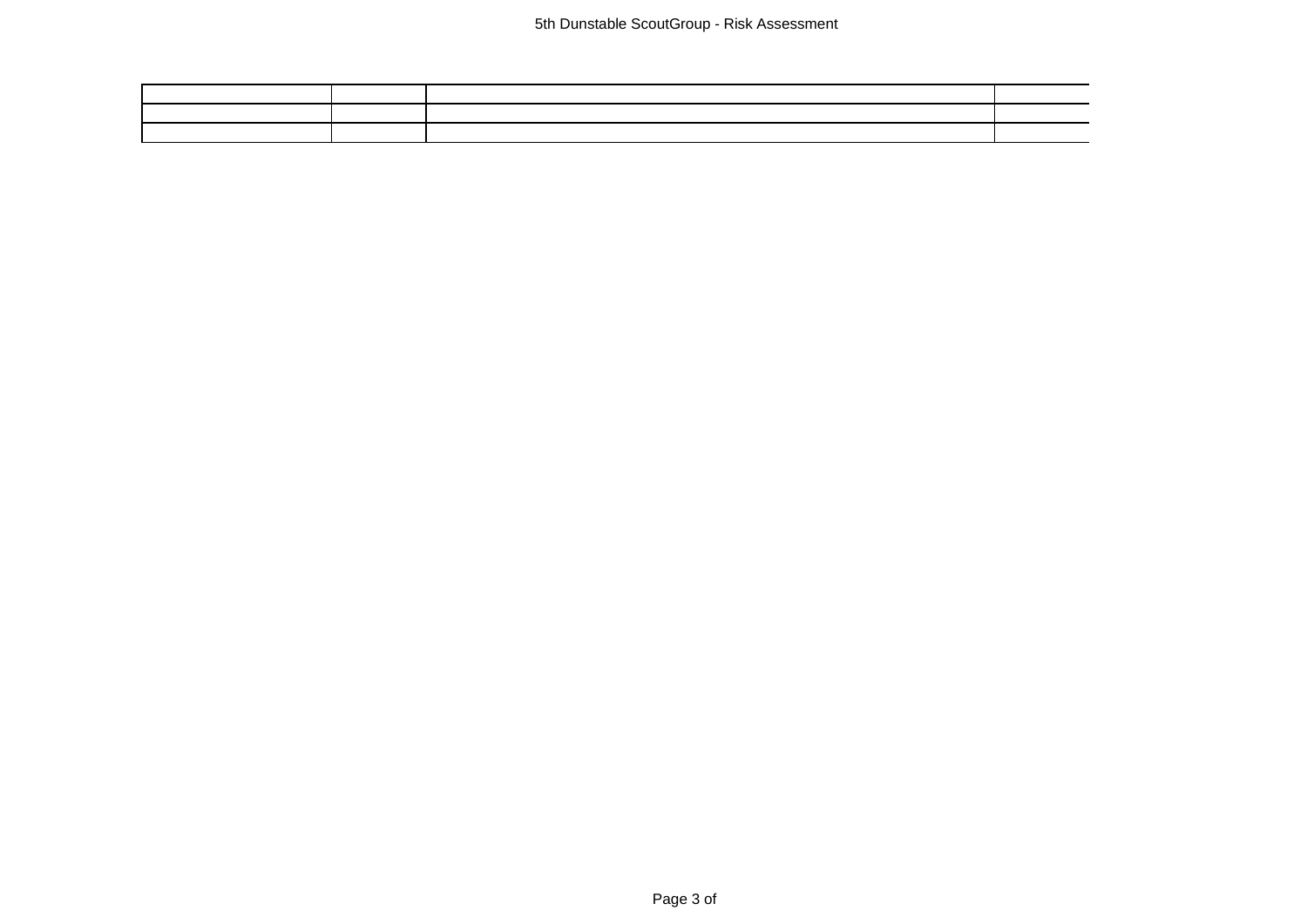| ext review                 |  |
|----------------------------|--|
| which need controlling     |  |
| hroughoutthe activity in   |  |
| change it or even stop it! |  |
| place to add comments      |  |
| ed as part of the review.  |  |
|                            |  |
|                            |  |
|                            |  |
|                            |  |
|                            |  |
|                            |  |
|                            |  |
|                            |  |
|                            |  |
|                            |  |
|                            |  |
|                            |  |
|                            |  |
|                            |  |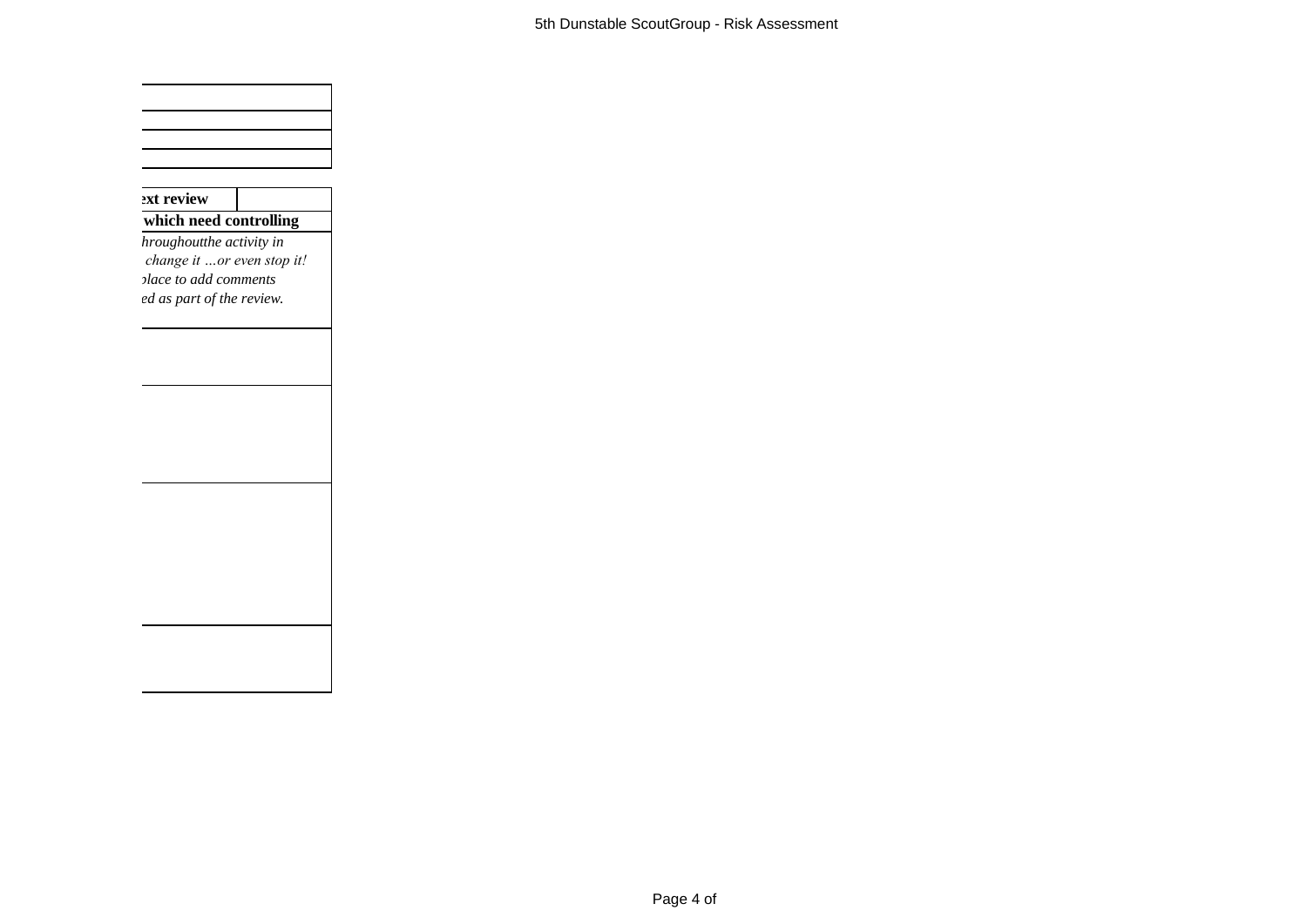

**which need controlling**